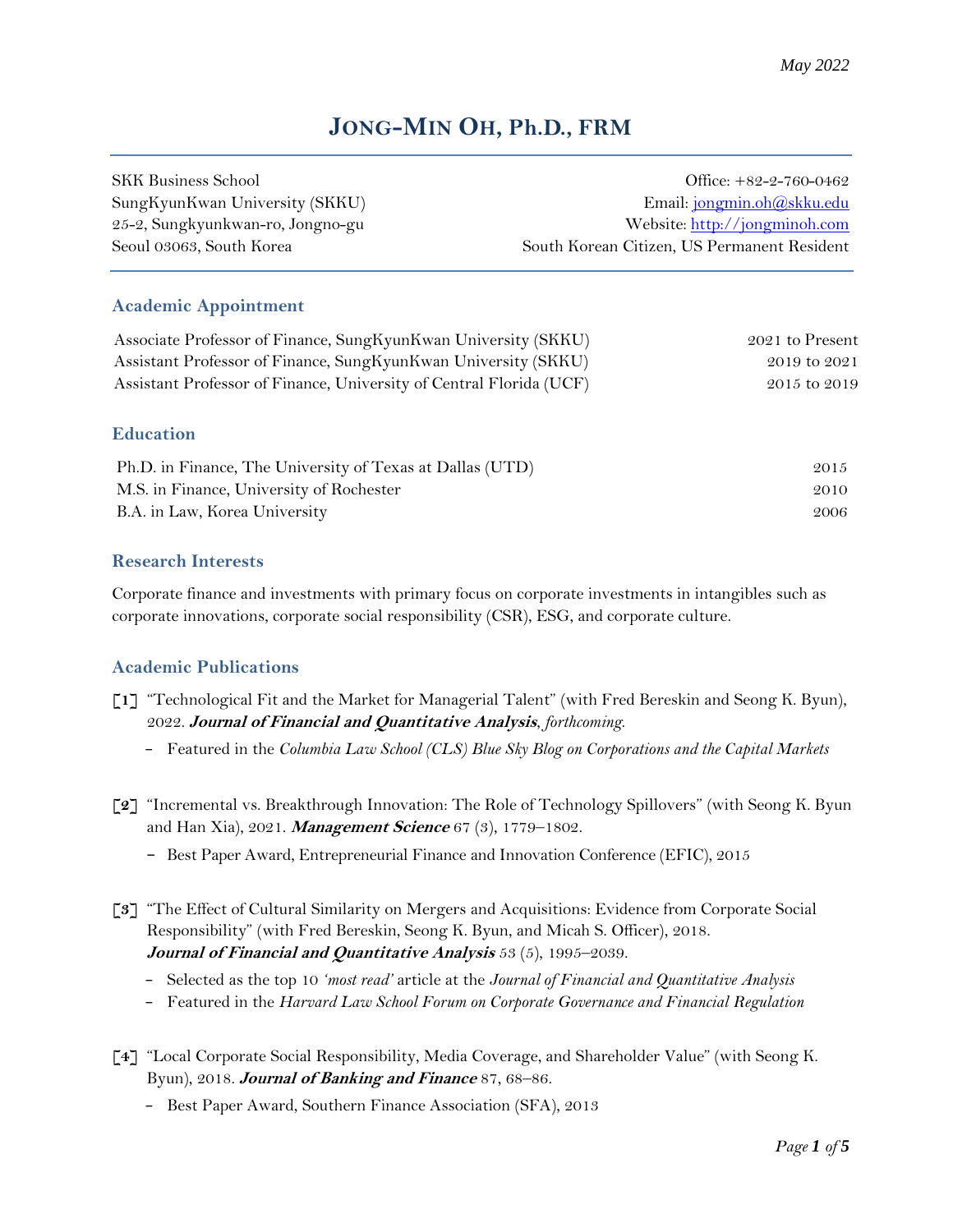**[5]** "Absorptive Capacity, Technology Spillovers, and the Cross-Section of Stock Returns," 2017. **Journal of Banking and Finance** 85, 146–164.

# **Working Papers**

- **[6]** "R&D tax credits, technology spillovers, and firms' product convergence" (with Seong K. Byun and Han Xia)
	- − Revise and Resubmit, **Journal of Corporate Finance**
- **[7]** "Should firms get rid of earnings-per-share (EPS)? A perspective from EPS complementarity" (with Seong K. Byun and Sulei Han)
	- − Presented at Virginia Commonwealth University (2021), KAIST (2022)
- **[8]** "Strategic Information Disclosure: The Case of Pending Patents" (with David T. Angenendt and Bernhard Ganglmair)
	- − Presented at Midwest Economic Theory Conference (2017), Boston Univ. (2017), Searle Center Conference on Innovation Economics (Northwestern Univ., 2015), EEA (2015), IIOC (2015), Tel Aviv Univ., Haifa Univ., Bar-Ilan Univ., E.CA Economics (2014), by co-author
- **[9]** "Strategic Employee Compensation Disclosure"
	- − Presented at The University of Texas at Dallas (2015)
- **[10]** "The Relationship between Institutional Ownership and Corporate Innovation: A Meta-Analysis" (with Sergio Canavati, Tang Wang, and Dirk Libaers)
	- − Presented at Annual Meeting of the Academy of Management (2020)

# **Non-academic Publications**

- "Corporate Social Responsibility (CSR)," *Financial News* (in Korean), 8/21/2018.
- "Effects of Cultural Similarity on M&A," *Transaction Advisors*, September 2018.
- "The Fourth Industrial Revolution and Tolerance for Failure," *Financial News* (in Korean), 4/17/2019.
- "Policy Uncertainty Impedes Corporate Innovation," *Financial News* (in Korean), 1/15/2020.
- "Post-COVID-19 Era and Financial Regulatory Reform," *Financial News* (in Korean), 7/15/2020.

# **Awards and Grants**

- Shinhan Bank-KAFA Young Scholar Award, *Korea America Finance Association* (KAFA), 2021
- Best Discussant Award, KSA-TFA Joint Conference, *Korean Securities Association* (KSA), 2021
- Teaching Excellence Award, SKK Business School, SungKyunKwan University, 2021
- SKKU Teaching Excellence Award, SungKyunKwan University (SKKU), 2020
- Semifinalist for Best Paper Award, *FMA Annual Meeting*, 2020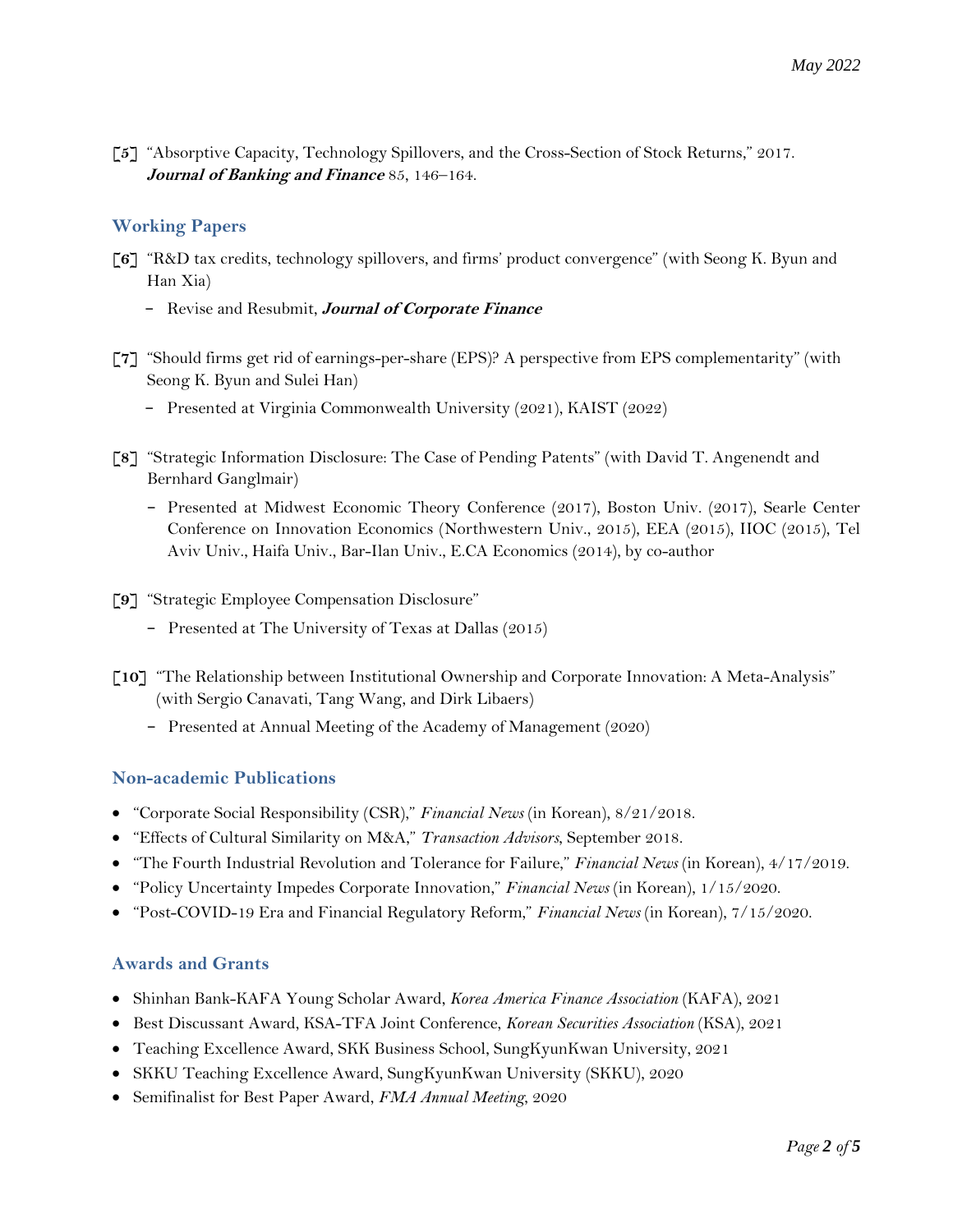- Teaching Excellence Award, SKK Business School, SungKyunKwan University, 2020
- Research Grant, SKK Business School, SungKyunKwan University, 2019-2023
- Research Grant, \$7,500: Office of Research and Commercialization (ORC), UCF, 2017
- Best Paper Award, *Entrepreneurial Finance and Innovation Conference* (EFIC), 2015
- Semifinalist for Best Paper Award, *FMA Asia Conference*, 2015
- Selected participant for FMA Doctoral Student Consortium, 2014
- First Place Award for Outstanding Doctoral Student Paper, *Southern Finance Association*, 2013
- Research Grant, \$6,000 (with Bernhard Ganglmair): CAPRI, UT-Dallas, 2014
- Travel Grant, \$1,500: American Finance Association (AFA) Doctoral Student Travel Grant, 2014
- Doctoral Student Scholarship, Naveen Jindal School of Management, UT-Dallas, 2010-2015
- Best Paper Award ( $\times$ 2), *The Bank of Korea Research Competition*, 2007

### **Conference Participation & Invited Seminars**

**2013**: Midwestern Finance Association (MFA), Chicago (presented by co-author)

- **2014**: FMA Doctoral Student Consortium Special Job Market Paper Session, Nashville (*presenter*) FMA Annual Meeting, Nashville (*presenter, discussant*) Socially Responsible Investments Conference, DePaul Univ. (presented by co-author) Southern Finance Association Annual meeting, Key West (*presenter, discussant, session chair*)
- **2015**: FMA Annual Meeting, Orlando (*discussant* × 2) Southern Finance Association Annual meeting, Captiva Island (*presenter, discussant*)
- **2016**: Midwest Finance Association Annual meeting, Atlanta (*discussant*) FMA Annual Meeting, Las Vegas (*presenter, discussant* × 2) Southern Finance Association Annual meeting, Sandestine (*presenter, discussant*)
- **2017**: FMA Annual Meeting, Boston (*discussant*)
- **2018**: China International Conference in Finance (CICF), Tianjin, China (*discussant*) Florida Finance Conference, Tampa (*discussant*) SungKyunKwan University (SKK Business School), Seoul, Korea (*presenter*) Korea University, Seoul, Korea (*presenter*) Yonsei University, Seoul, Korea (*presenter*)
- **2019**: Conference on Asia-Pacific Financial Markets (CAFM), Seoul, Korea (*discussant* × 2) Seoul National University (SNU Business School), Seoul, Korea (*presenter*)
- **2020**: Korea University, Seoul, Korea (*presenter*) Korea Advanced Institute of Science and Technology (KAIST), Seoul, Korea (*presenter*) 16th Annual Conference of the Asia-Pacific Association of Derivatives, Korea (*presenter*) University of Seoul, Seoul, Korea (*presenter*) Summer Finance Roundtable (SFR), Incheon, Korea (*discussant*) FMA Annual Meeting, New York (*presenter*) Conference on Asia-Pacific Financial Markets (CAFM), Seoul, Korea (*presenter*)
- **2021**: University of Sydney, Sydney, Australia (*presenter*) Summer Finance Roundtable (SFR), Busan, Korea (*discussant*)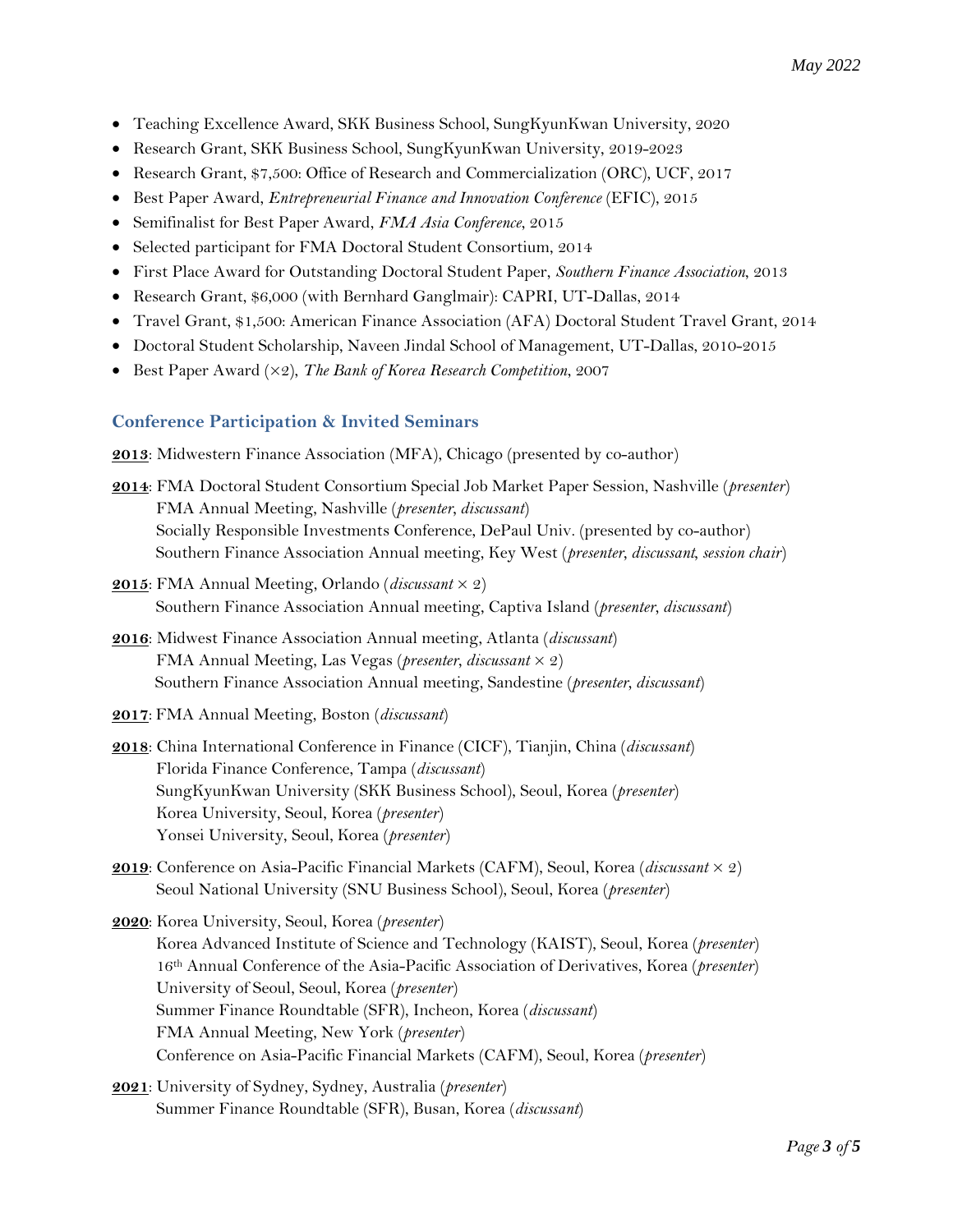17th Annual Conference of the Asia-Pacific Association of Derivatives, Korea (*program director*) KSA-TFA Joint Conference, Korea & Taiwan (*discussant*) Conference on Asia-Pacific Financial Markets (CAFM), Seoul, Korea (*discussant*) Global AI Finance Research Conference, Yeosu, Korea (*discussant*)

**2022**: Korea Advanced Institute of Science and Technology (KAIST), Seoul, Korea (*presenter*) Summer Finance Roundtable (SFR), Busan, Korea (*session chair*, scheduled) 18th Annual Conference of the Asia-Pacific Association of Derivatives, Korea (*discussant*, scheduled)

# **Teaching Experience**

- Teaching at SungKyunKwan University (SKKU)
	- Undergraduate Courses:
	- − BUS2007 (Investments): Fall 2019 (**95/100**), Fall 2020 (**98/100**), Fall 2021 (**100/100**), Fall 2022 (scheduled)
	- − BUS2006 (Financial Management): Spring 2020 (Sec. 07: **97/100**; Sec. 08: **98/100**),

### Fall 2021 (**100/100**)

− GBA2011 (Intermediate Corporate Finance): Spring 2021 (Sec. 01: **98/100**; Sec. 02: **98/100**) Spring 2022 (scheduled)

### Graduate Courses:

- − DBA5083 (Seminar on Contemporary Issues in Finance): Fall 2020 (**95/100**)
- − FIT5020 (Financial Data Analysis): Fall 2021 (**100/100**), Fall 2022 (scheduled)
- Teaching at University of Central Florida (UCF)
	- − FIN 4243 (Debt and Money Markets): Spring 2017 (**4.43/5.00**), Spring 2018 (**4.63/5.00**), Fall 2018 (**4.34/5.00**), Spring 2019 (**4.54/5.00**)
	- − FIN 3504 (Investment Analysis): Fall 2015 (**4.33/5.00**), Spring 2016 (**4.41/5.00**)
- Teaching at The University of Texas at Dallas (UTD)
	- − FIN 3320 (Business Finance): Summer 2014 (**4.88/5.00**), Spring 2015 (**4.98/5.00**)

# **Professional Certification**

Financial Risk Manager (FRM), Certified by Global Association of Risk Professionals (GARP)

# **Professional Experience**

**The Bank of Korea** (Central Bank of South Korea), Seoul, Korea, 2006-2010 (on leave: 2009 to 2010)

- *Economist / FRM*, Financial Industry Team, Research Department, 2008-2009
	- − Published several research papers (in Korean) including: "Analysis and Implications of Credit Derivatives Market in Korea", with In-Kyu Kim, 2008, *Bank of Korea*.